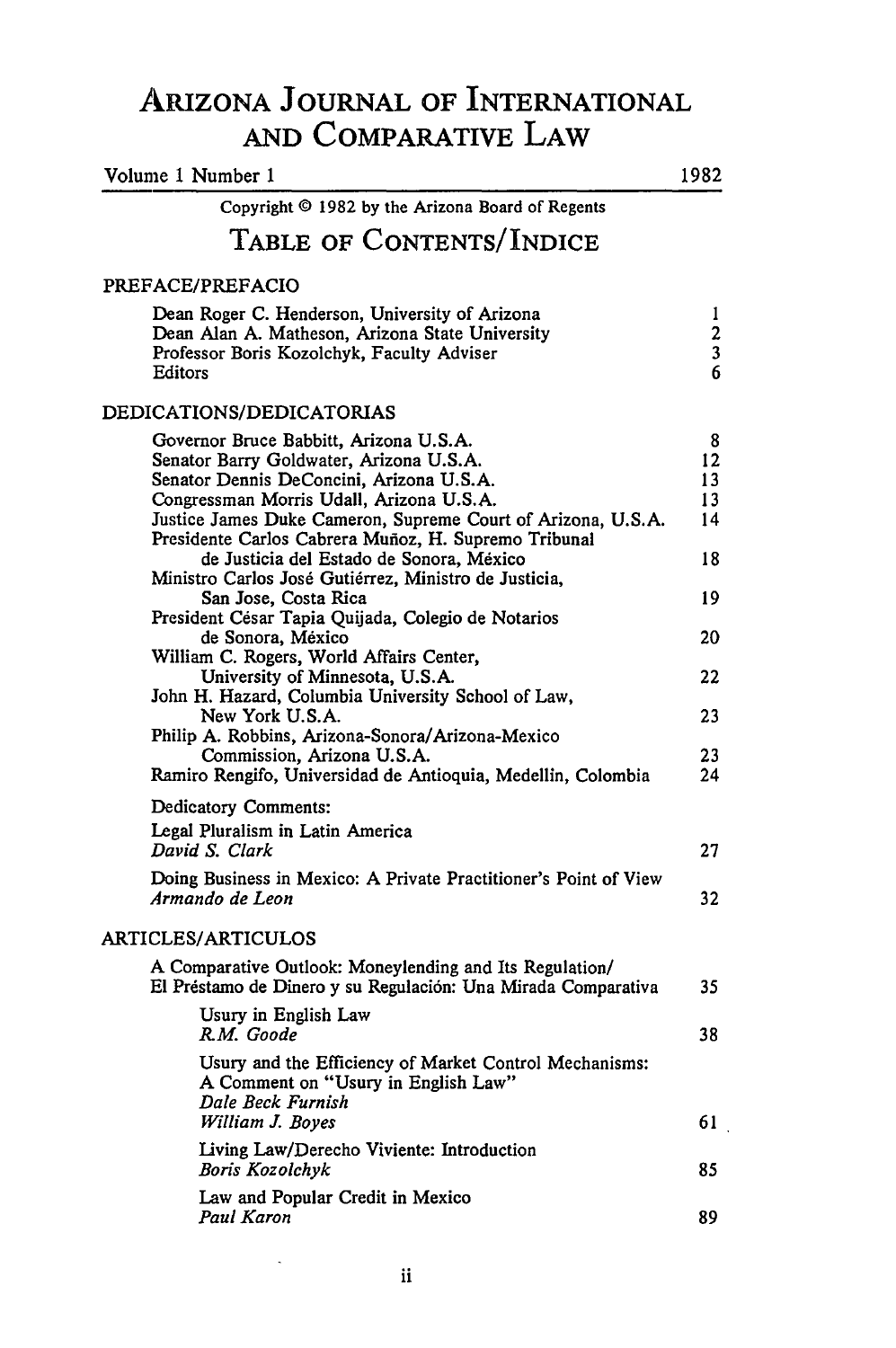|                                                   | The Vienna Convention on International Sales Contracts and<br>Mexican Law: A Comparative Outline<br>Jorge Barrera Graf                                                                                 |     |
|---------------------------------------------------|--------------------------------------------------------------------------------------------------------------------------------------------------------------------------------------------------------|-----|
|                                                   | Translated by D. G. Foulke                                                                                                                                                                             | 122 |
|                                                   | The Brazilian Alienação Fiduciária em Garantia and the<br>American Trust Receipt: A Comparison<br>Mark W. Romney                                                                                       | 157 |
|                                                   | Mexican Law of Damages for Automobile Accidents:<br>Damages or Restitution?<br>Boris Kozolchyk                                                                                                         | 189 |
| COMMENTS AND NOTES/COMMENTARIOS Y NOTAS           |                                                                                                                                                                                                        |     |
|                                                   | The Trade Embargo and the Irrevocable Letter of Credit<br>Daniel F. Davis                                                                                                                              | 213 |
| INTERNATIONAL PRACTICE/EJERCICIO<br>INTERNATIONAL |                                                                                                                                                                                                        |     |
|                                                   | Espousal: Its Use in International Law<br>Robert Kelso                                                                                                                                                 | 233 |
|                                                   | Contrasts in Legal Logic in the Americas<br>Victor Folsom                                                                                                                                              | 246 |
| RECENT DEVELOPMENTS/DESARROLLOS RECIENTES         |                                                                                                                                                                                                        |     |
|                                                   | The Rights of a Mexican Concubine Under Arizona<br>Workmen's Compensation Law<br>John A. Flood                                                                                                         | 259 |
|                                                   | Practical Application of the Foreign Sovereign Immunities<br>Act of 1976 for the Practicing Attorney<br><b>Kathy Casteel</b>                                                                           | 271 |
|                                                   | Conflicts in the Winter Vegetable Market<br>Elisabeth Sotelo                                                                                                                                           | 278 |
|                                                   | The Maya Crisis and the Law: Current United States Legal<br>Practice and the International Law of the Maya Antiquities Trade<br>Mark A. Gutchen                                                        | 283 |
| BOOK REVIEWS/REVISTA DE LIBROS                    |                                                                                                                                                                                                        |     |
|                                                   | La Sociedad Anónima Mexicana, by Walter Frisch Philipp<br>Alfred F. Conrad                                                                                                                             | 310 |
|                                                   | Criminal Procedure: Truth and Probability, by Tibor Király<br>Mitchell M. Cohen                                                                                                                        | 313 |
|                                                   | Gifts and Promises: Continental and American Law<br>Compared, by John P. Dawson<br>Teresa L. Vig                                                                                                       | 315 |
|                                                   | Studi e Documenti sul Diritto Internazionales del Mare:<br>La Giurisprudenza Italiana sul Diritto del Mare, Luciano<br>Amato, Gabriella Gasparro, Patrizia De Cesari & Treves, eds.<br>Frank Verderame | 317 |
|                                                   | Operation Wetback: The Mass Deportation of Mexican<br>Undocumented Workers in 1954, by Juan Ramon Garcia<br>K.K. Graham                                                                                | 319 |
|                                                   |                                                                                                                                                                                                        |     |
|                                                   | <b>BOOKS RECEIVED/LIBROS RECIBIDOS</b>                                                                                                                                                                 | 321 |

 $\bar{\mathbf{v}}$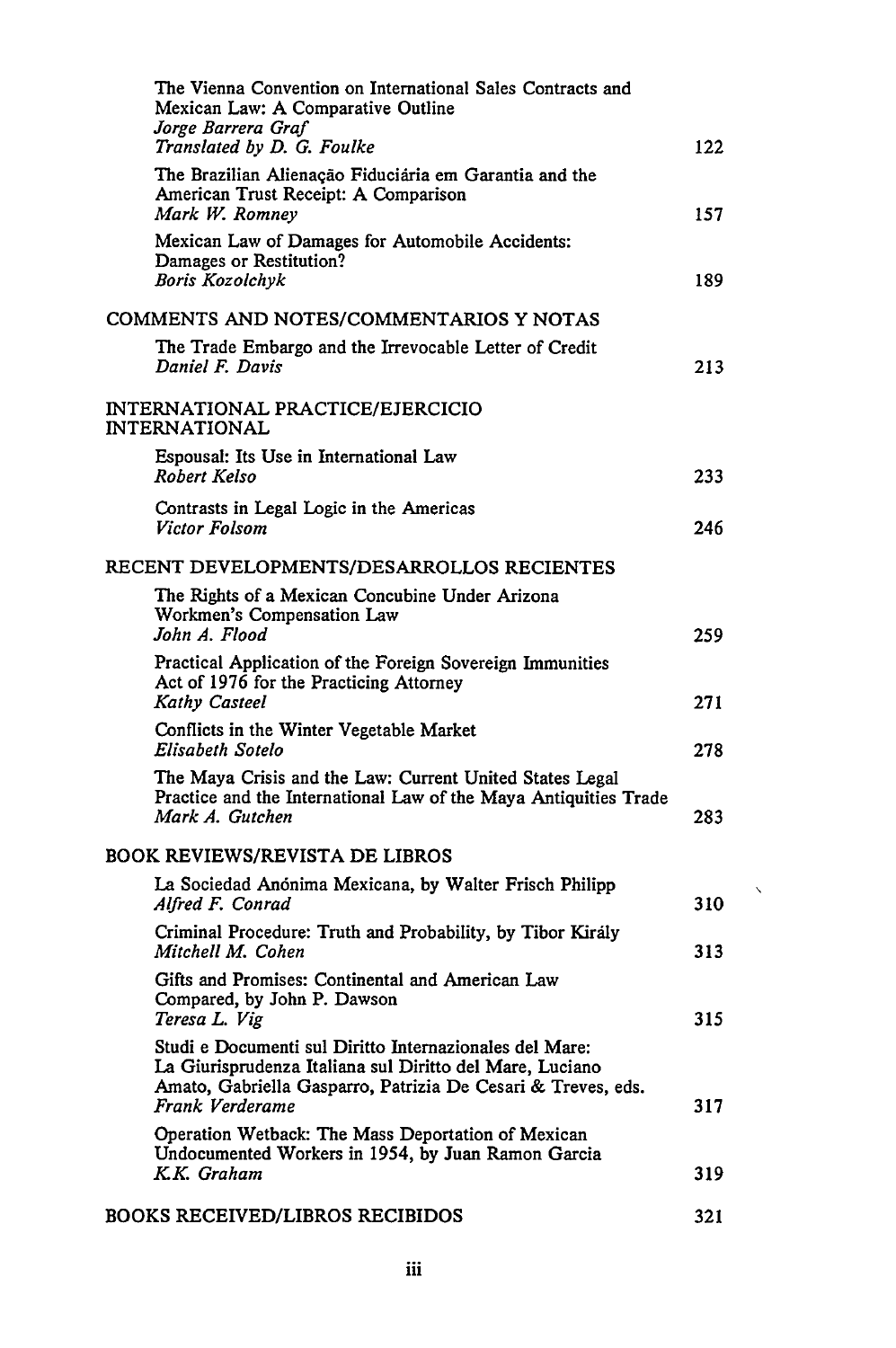Copyright **©** 1982 **by** the Arizona Board of Regents.

*The Arizona Journal of International and Comparative Law* is tentatively scheduled to be published two times each year. Publication is contingent upon the receipt of sufficient funding. Views expressed herein are those of the authors and do not necessarily reflect the views of the Editors or Staff.

### **Note to Future Authors:**

The *Journal* welcomes submission of articles. Manuscripts must be written in English, Spanish or Portuguese, and submitted in duplicate, with both text and footnotes typed double-spaced. Footnotes should be typed separately. Please use the current issue as a guide to format requirements. Manuscripts will be returned upon request if a stamped, self-addressed envelope is provided.

*Address all correspondence to the Arizona Journal of International and Comparative Law,* University of Arizona College of Law, Tucson, Arizona 85721. Telephone: (602) 626-5593.

### **Abstracts:**

Following contemporary practice, the *Journal* abstracts each article in the initial two paragraphs. The abstract is presented in both Spanish and English. The abstract is solely the editors' work, not the work of the author.

#### **Subscriptions:**

Subscriptions per issue: United States, **U.S. \$8.00;** foreign **U.S. \$13.00.** Subscriptions are automatically renewed unless a request for discontinuance is received. **All** subscription money will be refunded if the *Journal* is not published. The current issue and subscriptions may be ordered from the *Journal.* Subscription blanks may be found at the end of this issue.

#### **Note to Advertisers:**

Information on advertising may be obtained **by** writing to the Managing Editor, *Arizona Journal ofInternational and Comparative Law,* University of Arizona College of Law, Tucson, Arizona **85721.**

**THE ARIZONA JOURNAL OF INTERNATIONAL AND COMPARA-TIVE LAW RECEIVES NO FINANCIAL SUPPORT FROM THE UNIVERSITY OF ARIZONA COLLEGE OF LAW OR THE UNIVER-SITY OF ARIZONA. IT IS FUNDED EXCLUSIVELY BY PRIVATE CHARITABLE CONTRIBUTIONS.**

**Cover Design:** Fire serpent motif, Mexico.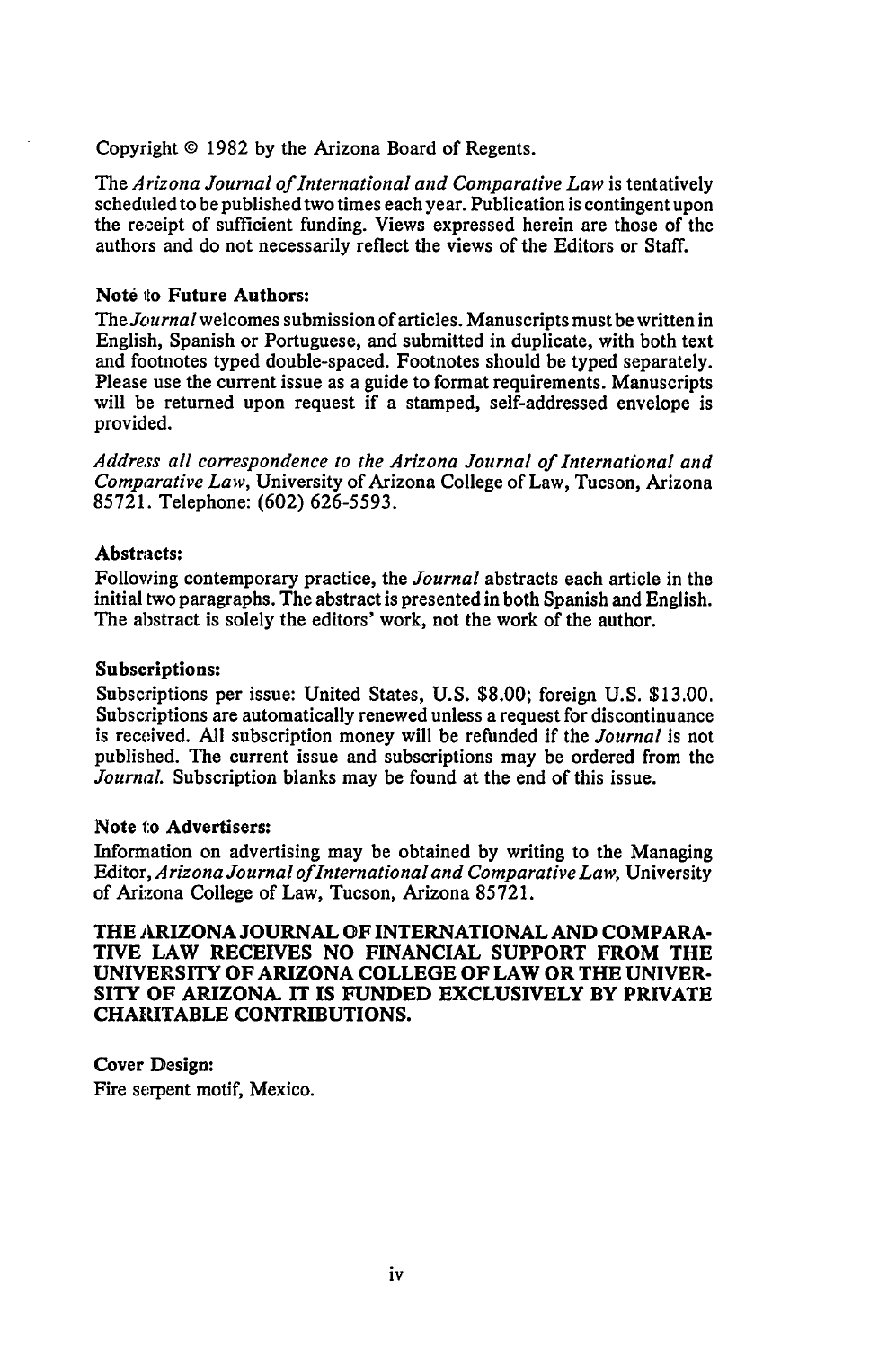Derechos registrados **© 1.982** por The Arizona Board of Regents.

La Revista de Derecho Internacional y Comprado de Arizona, será publicada dos veces al año. La publicación, sin embargo, depende de la existencia de adecuada financiaci6n. Los puntos de vista en ella expresados corresponden a los autores y no reflejan necesariamente los de los Editores.

#### Información para los futuros colaboradores:

*La Revista* considerard, cualquier articulo que se ajuste a sus prop6sitos. Los manuscritos deberán estar escritos en inglés, español o portugués, a doble espacio tanto el texto como las notas. Estas deberán estar en texto aparte. Con el fin de ajustarse a requirimientos en cuanto a formato, disese la revista como guia. Los articulos deberdn enviarse en original y una copia. La revista no se compromete a devolver los articulos excepto en cuanto asi sea solicitado y el requiriente provea sobre de retorno con su dirección y estampillas postales.

Dirija su correspondencia *aRevista de Derecho Internacionaly Comparado deArizona,* University of Arizona, College of Law, Tucson, Arizona 85721, teléfono (602) 626-5593.

#### Resdmenes:

Siguiendo una práctica corriente, la *Revista* resume cada articulo en los dos primeros parágrafos. El resumen es suministrado en inglés y español y es de autoria exclusiva de los editores.

#### Suscripelones:

**El** costo de suscripci6n por nimero **y** para fuera de los Estados Unidos es U.S. \$13.00. Con el fin de evitar interrupción en el envio de la *Revista*, la suscripción deberá renovarse en forma anticipada. Si la publicación de la revista se suspende, el valor de la suscripción será devuelto. Los formatos de suscripción se encontrarán al final de esta *Revista*.

#### Información para los anunciadores:

Cualquier información sobre anuncios será suministrada a petición de cualquier interesado, por el Managing Editor, *Revista de Derecho Internacionaly Comparado de Arizona,* University of Arizona, College of Law, Tucson, Arizona **85721.**

**LA REVISTA DE DERECHO INTERNACIONAL Y COMPARADO DE ARIZONA NO RECIBE AYUDA FINANCIERA NI DE LA UNIVERSIDAD DE ARIZONA NI DE LA ESCUELA DE LEYES DE LA UNIVERSIDAD. ELLA ES FINANCIADA EXCLUSIVAMENTE A TRAVES DE CONTRIBUCIONES PARTICULARES.**

#### **Disefio de la cubierta:**

Motivo de la serpiente de fuego (México).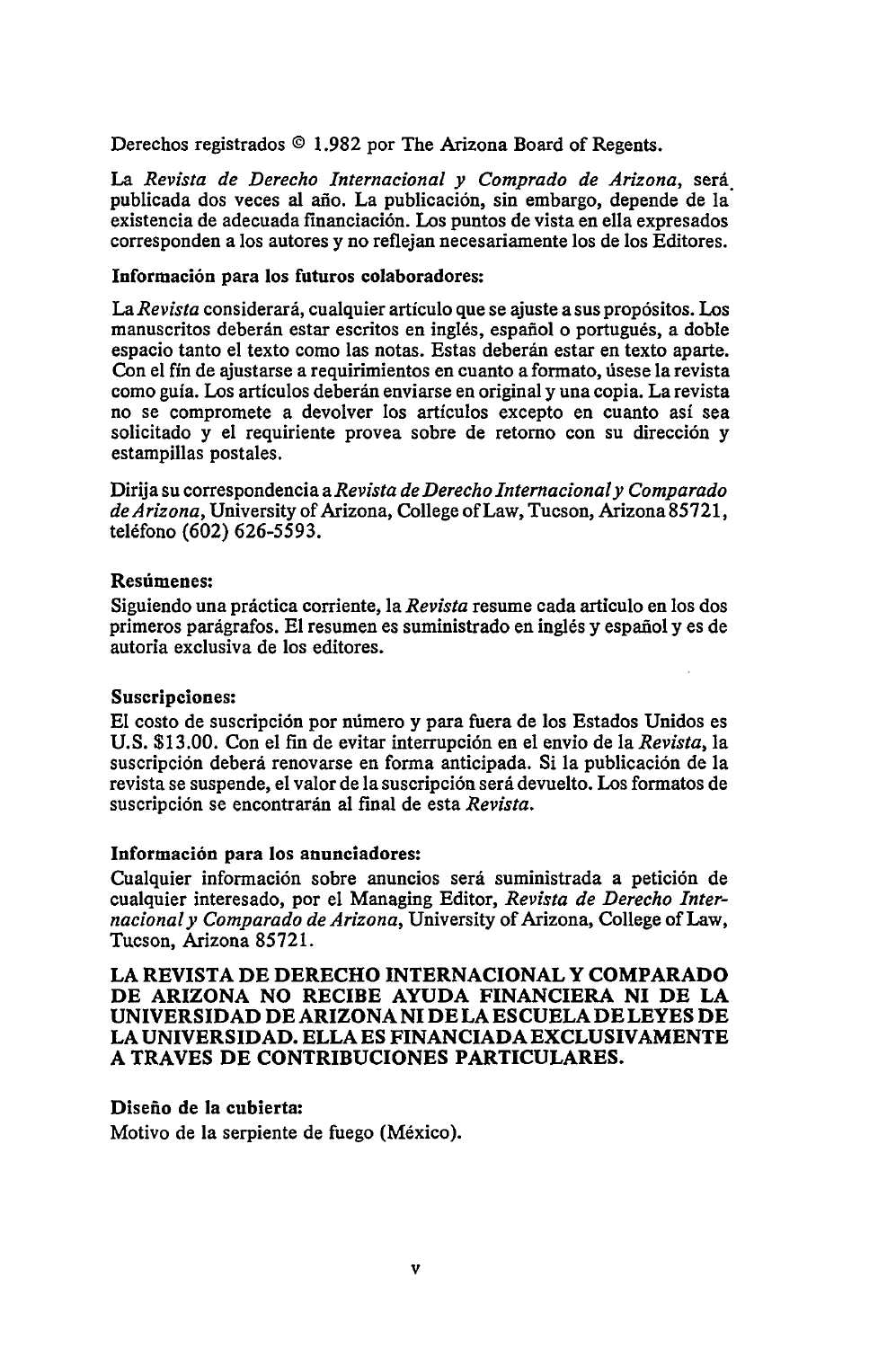#### BOARD OF ADVISERS/JUNTA **DE CONSEJEROS,** continued

Maurice Megrah, Esq. Paper Buildings London, England

John Henry Merryman Stanford *Law* School *Stanford.* Caliornia **U.S.A.**

Michael **C.** Meyer Latin American Area Center University of Arizona *Tucson, Arizona U.S.A.*

Beatriz **E.** Montijo **Hijar** *Hermosillo, Sonora, Mexico*

**Ved** P. Nanda *University of Denver* College *of* Law Denver. Colorado **U.S.A.**

César Navarro Banco Nacional de *Mxico* **S.A. Hermosillo, Sonora, México** 

Covey T. Oliver Easton, Maryland *U.S.A.*

Christopher Osakwe Tulane University School *of Law New* Orleans, *Louisiana* U.S.A.

Vernon **D.** Penner *Robbins & Green* Phoenix. Arizona **U.S.A.**

Ramiro Pengifo *Universidad de Antioquia* Mendellin, Colombia

Stefan Riesenfeld *University of California, Berkeley School of Law* Berkeley, California U.S.A.

Philip **A.** Robbins *Robbins d Green Phoenix, Arizona U.S.A.* Keith **S.** Rosenn *Law & Economics Center University of Miami* Coral Gables, Florida **U.S.A.**

Julio Cueto Rua Universidad de Buenos Aires Buenos Aires, Argentina

**J.** Anthony Sedgwick *Law* Offices of James F. Haythornewhite Nogales, Arizona **U.S.A.**

**IL** Lawrence Serra McDonald. Hecht, Worley **&** Solberg San Diego, *California* **U.S.A.**

José Luis Siqueiros Barrera, Siqueiros *y* Torres Landa Mėxico D.F., Mėxico

Eric Stein *University* of Michigan *Law* School Ann Arbor. Michigan **U.S.A.**

Myles **C.** Stewart Molloy. Jones, Donahue, *Trachta,* Childers **&** Mallamo Tucson, Arizona **U.S.A.**

Jean Stoufflet Université de Clermont-Ferrand *Cidex,* France

Lewis **A.** Tambs Center for Latin American Studies Arizona State University Tempe, Arizona U.S.A.

Robert **S.** Tancer *Tancer* Law Offices Phoenix, Arizona U.S.A.

Terence W. Thompson Brown & Bain Phoenix, Arizona U.S.A. Jerome H. Torshen Jerome H. Torshen, Ltd. Chicago, Illinois U.S.A.

Piero Verrucoli Universita di Genoa Facolta di Giuriprudenza Genoa, Italia

**J.A.** Vosburgh Attorney **&** Counselor at Law *Thcson,* Arizona **U.S.A.**

**W.J.** Wagner *Seton* Hall University School of *Law* Newark, New *Jersey* **U.S.A.**

James P. Walsh Phoenix. Arizona U.S.A.

Earl Weisbaum, Esq. Los Angeles County *Law* Library *LOs* Angeles, California **U.S.A.**

Lorin **S.** Weisenfeld Overseas Private Investment Corporation Washington. **D.C., U.S.A.**

Edward **J.** Williams University of Arizona Department of *Political* Science *Tucson,* Arizona **U.S.A.**

Clifton **E.** Wilson University of Arizona Department of Political Science Tucson. Arizona **U.S.A.**

Ignacio Winizky Gil, Baudizzone, Winizky **y** Lopez Isnardi Buenos Aires, Argentina

Edward M. Wise Wayne State University Law School Detroit, Michigan U.S.A.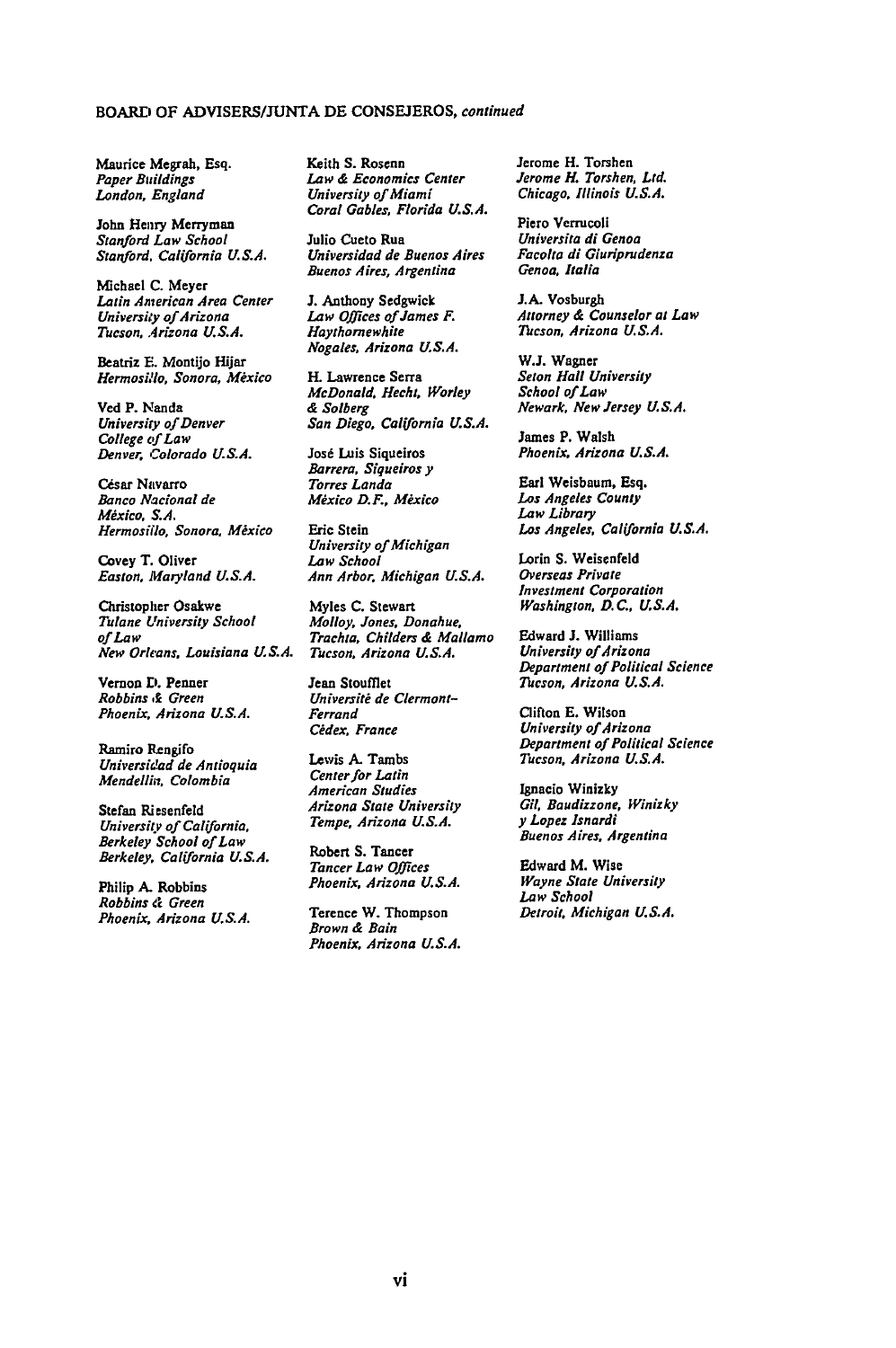### VOLUME 1, NUMBER 1, 1982

# CONTRIBUTORS/CONTRIBUYENTES

The Arizona Bank - Phoenix Banamex - Banco Nacional de México, S.A. Paul B. Bartlett Brown and Bain, P.A. Carlos Cabrera Fernández Corbec Investment Corportion Corey and Kittle, P.C. Margrit Cromwell D'Antonio and D'Antonio, P.C. Davis and Eppstein, P.C. John R. Even Dennis T. Fenwick, P.C. Fish, Briney, Duffield, Miller, Young and Adamson, P.C. Mr. and Mrs. Victor Folsom Fred Fruchthendler Richard Grand Foundation Greyhound Leasing Corporation Richard W. Hartman Hoffman, Salcito, Stevens and Myers, P.A. Holesapple, Connor and Johnson Jennings, Strouss and Salmon

Karon Brothers International Marvin Karp Boris Kozolchyk Michael Lacagnina Robert **0.** Lesher Lewis and Roca Loo, Meridith and McMillan John Patrick Lyons Investment Magafia, Cathcart, McCarthy and Pierry McRae Investment Co. Nathan K. Miller Rosalio **E.** Moreno Peat, Marwick, Mitchell and Co. Phillip **C.** Pepper Dennis Rosen Cabot Sedgwick H. Lawrence Serra Stevenson, Jones, Imig and Holmaas Jerry Sonenblick Leon Thikoll Ben Williams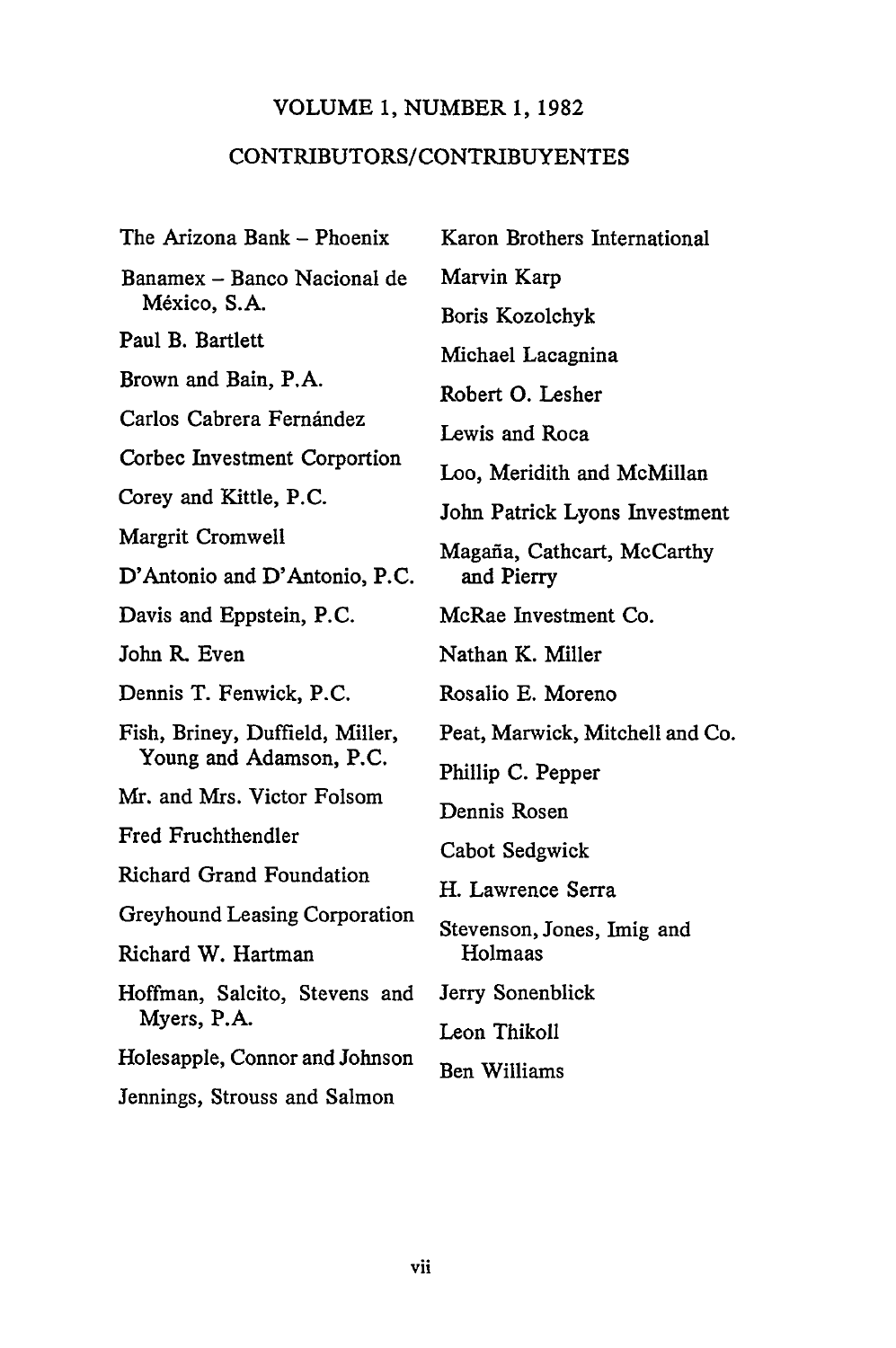# ARIZONA **JOURNAL** OF INTERNATIONAL **AND** COMPARATIVE LAW

# Volume **1,** Number **1 1982**

#### EDITORIAL BOARD/JUNTA DE REDACCION

*Faculty Adviser/Catedritico Asesor* Boris Kozolchyk, **D.C.L.,** L.L.B., L.L.M., **S.J.D.** Professor of Law University of Arizona College of Law

*EditorrEmeritus/Directores Honorarios\** Timothy H. Baker Carmen Marriott

*Executive FinancialEditorl Director de la Secci6n de Finanzas* Gregory W. Dawson

*Managing Editor/Directora Administrativa* Eva Escalante

*International Practice Editors/Directors de la Seccion de Ejercfcio Internacional* BEarrett L. Kime Abbie Watchman

*Special Projects Editor! Direceora de la Secci6n de Proyectos Especiales* Leslie McCarthy

*Assistants to Editor in Chief/Subjefe de Redaccion* Drue Morgan-Birch Meg Phillips

*Articles Editors/Directores de la Secci6n de Articulos* Scott McKay Wilbur M. Roadhouse Sara Wisdom

*Recent Developments EditorsiDirectores de [a Secci6n de Desarrollos Recientes* Mitch Cohen Jodi Weisberg

*Translators/Traductores* **D. G.** Foulke Ramiro Rengifo

*Editor in Chief/Jefe de Redaccion* Martha **L.** Hutzelman

*Executive Publishing Editor/Directora de ia Secci6n de Publicaci6n* Elisabeth Sotelo

*Comments and Notes Editors/Directores de la Secci6n de Comentarios y Notas* Daniel Bock Carolyn B. Channer Jim Nelson

*Book Review Editors/ Directores de la Seccl6n de Revista de Libros* Martha Durkin **Meg** Phillips

> Liaison Editors/ Directors de Enlace Ron Haven Pat Manning Michael Simon David Wilkins

#### STAFF/CUERPO **DE** REDACCION

Scott Ashton-Blair Mike Bell Earl Berg Minnette Burges Robert Brooks Betty **Jo** Cather Betsy Coltrin **Jim** Fletcher Adrian Hall Eric Henderson Jim Henricks

Brian Holohan David Horley Ellen Kemper Philip Kimble Stephen Kimble Michael Larkin Anthony Mackey Sharmila Mahajan Lee Molof Drue Morgan-Birch

Eric Olsson **M.J.** Raciti Mark Ralles Kirk Saunders Irene Schumacher Kent Struckmeyer Steve Tidmore Frank Verderame Teresa L. Vig Lisa Weseman Jim Woodrow

**\*This** section includes all preceding editors-in-chief.

*\*Esta secci6n incluye jefes de redaccidn anteriores.*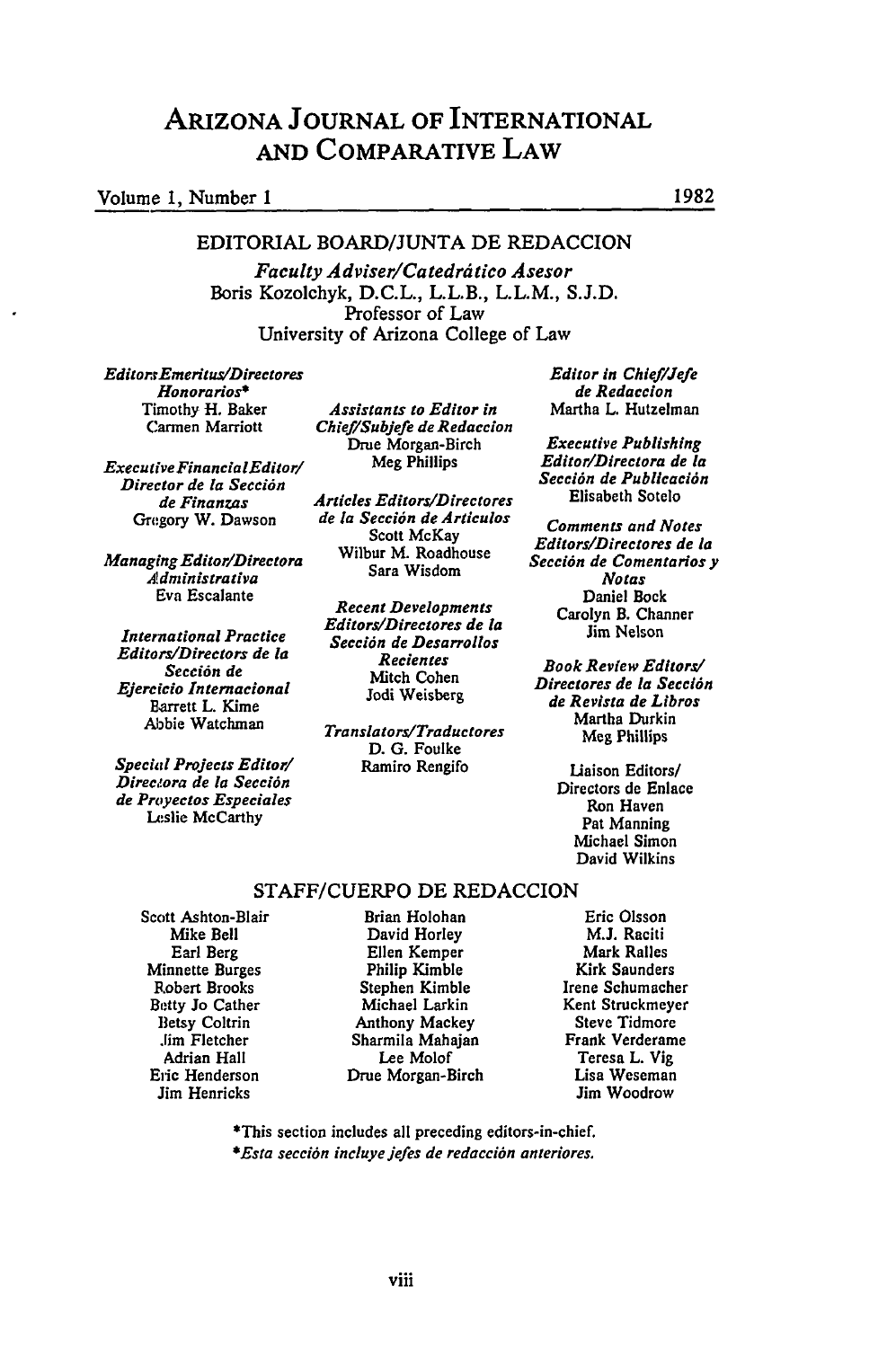### **VOLUME 1, NUMBER 1, 1982**

### BOARD OF **ADVISERS/JUNTA DE CONSEJEROS**

Arthur W. Andrews *University of Arizona College of Law Tucson, Arizona U.S.A.*

John **J.** Barcel6 III *Cornell Law School Ithaca, New York U.S.A.*

Jorge Barrera Graf *Universidad Nacional Aut6noma de Mexico Mexico D.F., Mexico*

**M. Cherif** Bassiouni *DePaul University College of Law Chicago, Illinois U.S.A.*

Don Berger *McGeorge School of Law Sacramento, California U.S.A.*

Grace Blumberg *University of California, Los Angeles School of Law Los Angeles. California U.S.A.*

David **J.** Bodney *Brown & Bain Phoenix, Arizona U.S.A.*

Walter W. Brudno *Kilgore & Kilgore Dallas, Texas U.S.A.*

Carlos Cabrera Fernández *Hermosillo, Sonora, Mexico*

Jorge Carpizo *Universidad Nacional Autdnoma de Mexico Mexico City, Mexico*

Robert **C.** Casad *University of Kansas School of Law Lawrence, Kansas U.S.A.*

David **S.** Clark *The University of Tulsa College of Law Tulsa, Oklahoma U.S.A.*

Alfred F. Conrad *University of Michigan Law School Ann Arbor, Michigan U.S.A.*

Rodolfo Cruz Miramontes *Mexico D.F., Mexico*

Vine Deloria, Jr. *University ofArizona Department of Political Science Tucson, Arizona U.S.A.*

Anthony **E.** DePrima *DePrima & de Leon Phoenix, Arizona U.S.A.*

W. Cole Durham, Jr. *Brigham Young University J. Reuben Clark Law School Provo, Utah U.S.A.*

Charles L Firestein *Braude & Firestein Encino, California U.S.A.*

Victor Folsom *Green Valley, Arizona U.S.A.*

Dale Beck Furnish *Arizona State University College ofLaw Tempe. Arizona U.S.A.*

David **A.** Gantz *Cole & Corette Washington, D.C. U.S.A.*

Bryant Garth *Indiana University School of Law Bloomington, Indiana U.S.A.*

R.M. Goode *Queen Mary College University of London London. England*

Whitmore Gray *University of Michigan Law School Ann Arbor, Michigan U.S.A.*

Carlos José Gutiérrez *Ministro de Justicia San Jose, Costa Rica*

Laureano F. Gutiérrez Falla *Tegucigalpa D.C.. Honduras*

Thomas L. Hall *University of Arizona College of Law Tucson, Arizona U.S.A.*

John **N.** Hazard *Columbia University School of Law New York, New York U.S.A.* Kenney Hegland *University of Arizona College ofLaw Tucson, Arizona U.S.A.*

Peter **E.** Herzog *Syracuse University College ofLaw Syracuse, New York U.S.A.*

Roy **D.** Jackson *Bard, Groves, Stroufe, Ryerson & Jackson Houston, Texas U.S.A.*

Paul Karon *Karon Brothers International Tucson, Arizona U.S.A.*

Robert **C.** Kelso *Lewis & Roca Phoenix, Arizona U.S.A.*

Chin Kim *California Western School of Law San Diego, California U.S.A.*

P. John Kozyris *Ohio State University School of Law Columbus, Ohio U.S.A.*

Jon Henry **Kouba** *Adams, Kouba & Dickson San Francisco, California U.S.A.*

Burton **A.** Landy *Paul, Landy, Beiley Harper& Metsch, P.A. Miami, Florida U.S.A.*

Alain **A.** Levasseur *Louisiana State Universtiy Center of Civil Law Studies Baton Rouge, Louisiana U.S.A.*

Sail Litvinoff *Louisiana State University Center of Civil Law Studies Baton Rouge, Louisiana U.S.A.*

Jorge Madrazo *Instituto de Investigaciones Juridicas Mexico D.F., Mexico*

Francisco Manzo Taylor *Banco Nacional de Mexico, S.A. Hermosillo, Sonora, Mexico*